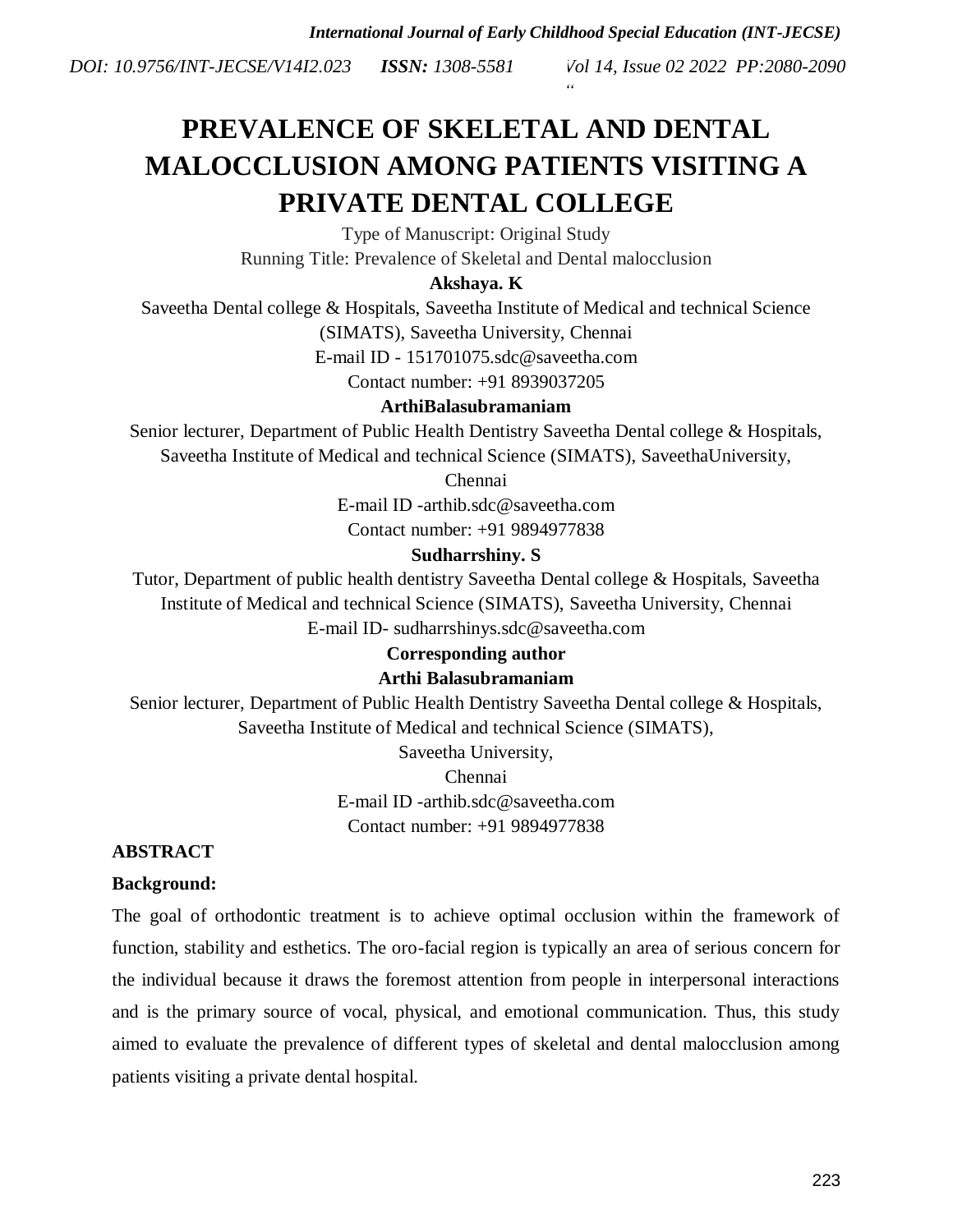*Vol 14, Issue 02 2022 PP:2080-2090 DOI: 10.9756/INT-JECSE/V14I2.023 ISSN: 1308-5581*

**Materials and Methods:** A retrospective study was conducted using the case records of patients in University hospital. Data on the class of skeletal and dental malocclusion were collected and analysed for association with age and gender. Descriptive statistics and chi-square association was done.

**Results:** From the statistical analysis, it can be analysed that orthognathic maxilla and mandible (91.1%) were more commonly seen skeletal mal-occlusion and class 1 molar relationship (95.5%) was the most commonly seen dental malocclusion. Orthognathism of jaws tends to show female predilection (51.3%) when compared to males (39.7%) and most commonly seen among the age group of 15 to 30 years (63.3%). Class I dental mal-occlusion was most commonly seen among the age group of 15 to 30 years (58.2%) and showed higher prevalence in males (54.2%) than females.

**Conclusion:** Within the limitations of this study, the commonly seen skeletal malocclusion was orthognathic jaws which was commonly seen among the age group of 15 to 30 years, primarily in females. The commonly observed dental malocclusion was class 1 molar relationship commonly seen among the age group of 15 to 30 years and were commonly prevalent among males.

**Keywords:** Skeletal malocclusion, dental malocclusion, orthognathism, molar relationship, Innovative technology.

# **INTRODUCTION**

Orthodontic anomalies are related to psy- chosocial distress, poor periodontal condition and impaired masticatory function so should be considered ill health . While there is evidence that certain features like traumatic deep overbite, unprotected incisors and impacted teeth may adversely affect the longevity of the dentition, the relationship of dental irregularity to periodontitis, caries and mandibular dysfunction is less certain[.\(1,2\)](https://paperpile.com/c/4Y1Qy5/V1eE+ZKmG) There has been an increased concern about dental appearance during childhood and adolescence to early adulthood. The general public equates good dental appearance successfully in many pursuits. Generally, societal forces define the norms for acceptable, normal, and attractive physical appearance. Fundamentally, the difficulties seen are because of the very fact that malocclusion isn't a disease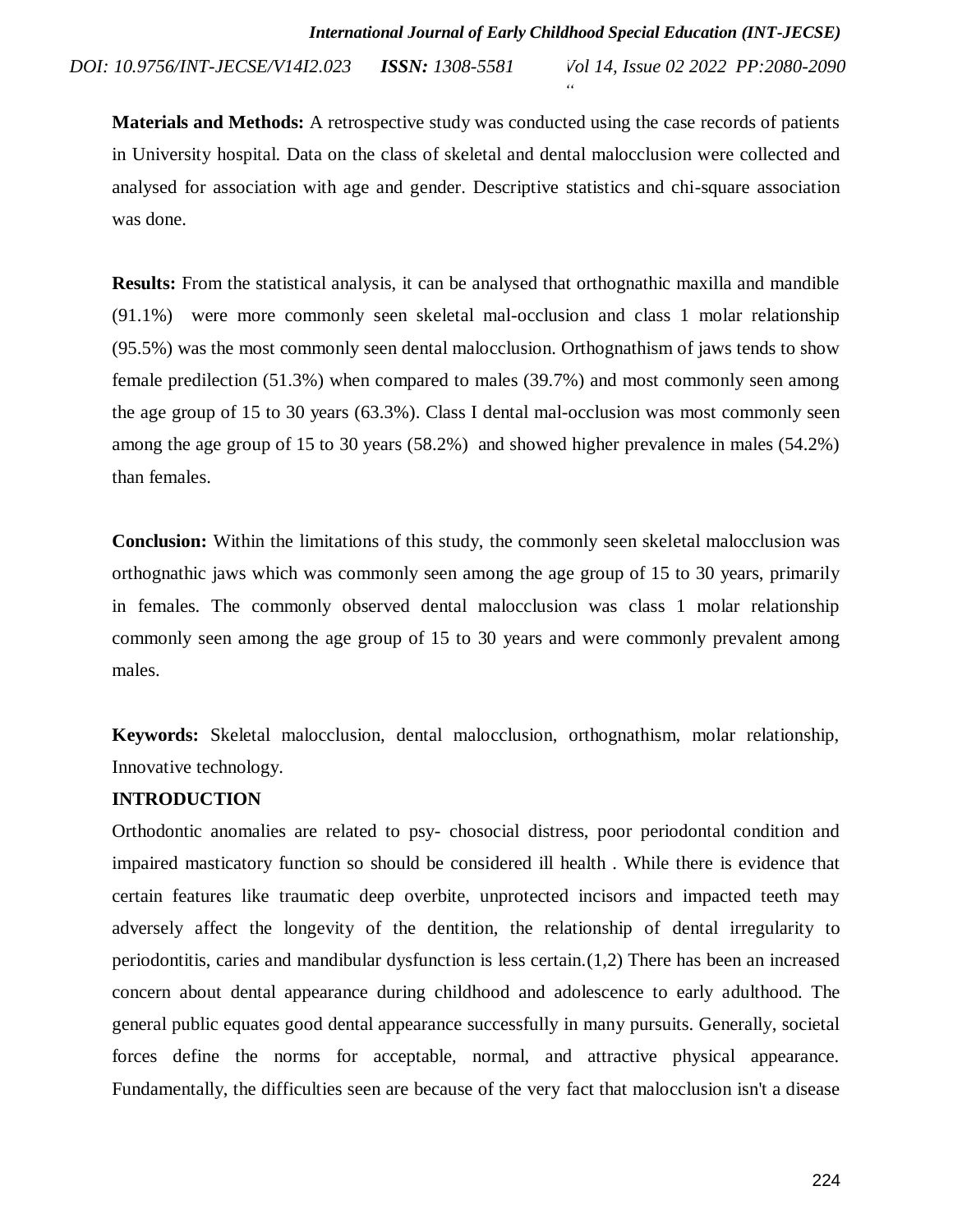*Vol 14, Issue 02 2022 PP:2080-2090 DOI: 10.9756/INT-JECSE/V14I2.023 ISSN: 1308-5581*

but a morphological variation which may or might not be associated with pathological conditions[.\(3\)](https://paperpile.com/c/4Y1Qy5/JbWB)

Malocclusion is often defined as an occlusion in which there is a malrelationship between the arches in any of the planes or in which there are anomalies in tooth position, number, form, and developmental position of teeth beyond normal limits[.\(4\)](https://paperpile.com/c/4Y1Qy5/ua21) Genetic, environmental, or a combination of both factors, alongside various local factors like adverse or deleterious oral habits can cause malocclusion[.\(5\)](https://paperpile.com/c/4Y1Qy5/CtJc) Individuals with malocclusion might develop a sense of shame about their dental appearance and may feel shy in social situations or lose career opportunities. Malocclusion also features a large impact on both individuals and society in terms of discomfort, quality of life, and social and functional limitations. The prevalence of malocclusion varies from country to country and between different age and sex groups. It has been shown to affect periodontal health, increase the prevalence of cavities, and cause temporo-mandibular joint problems. [\(6–8\)](https://paperpile.com/c/4Y1Qy5/8ofs+XCzT+oLid)

The decision to pursue orthodontic treatment is influenced by the desire to seem attractive, selfperception of dental appearance, self-esteem, gender, age, and peer-group norms[.\(9](https://paperpile.com/c/4Y1Qy5/qAY7) - [11\)](https://paperpile.com/c/4Y1Qy5/gNqc+0b9C) The foremost benefits of orthodontic treatment include improvement of physical function, prevention of tissue damage, and correction of aesthetic components. [\(12,13\)](https://paperpile.com/c/4Y1Qy5/OCSP+aPO6) Considering these factors, the Dental Aesthetic Index (DAI), which is recommended by the world Health Organization (WHO) as a rapid and comparatively simple method of assessing dento-facial anomalies, was developed[.\(14,15\)](https://paperpile.com/c/4Y1Qy5/ciy2+sEGG) The DAI is an orthodontic index that links clinical and aesthetic components mathematically to produce a single score.

Previously we have worked on many such relevant topics in public health dentistry such as [\(16–](https://paperpile.com/c/4Y1Qy5/qffJY+b1nrW+Qio1k+Qnz6m+rZiXa+WnCGZ+bavy4+7qHzU+KCRCu) 35). The aim of the current study is to analyze the prevalence of different classes of skeletal and dental malocclusion among patients visiting a private dental college.

# **MATERIALS AND METHODS Study setting and design**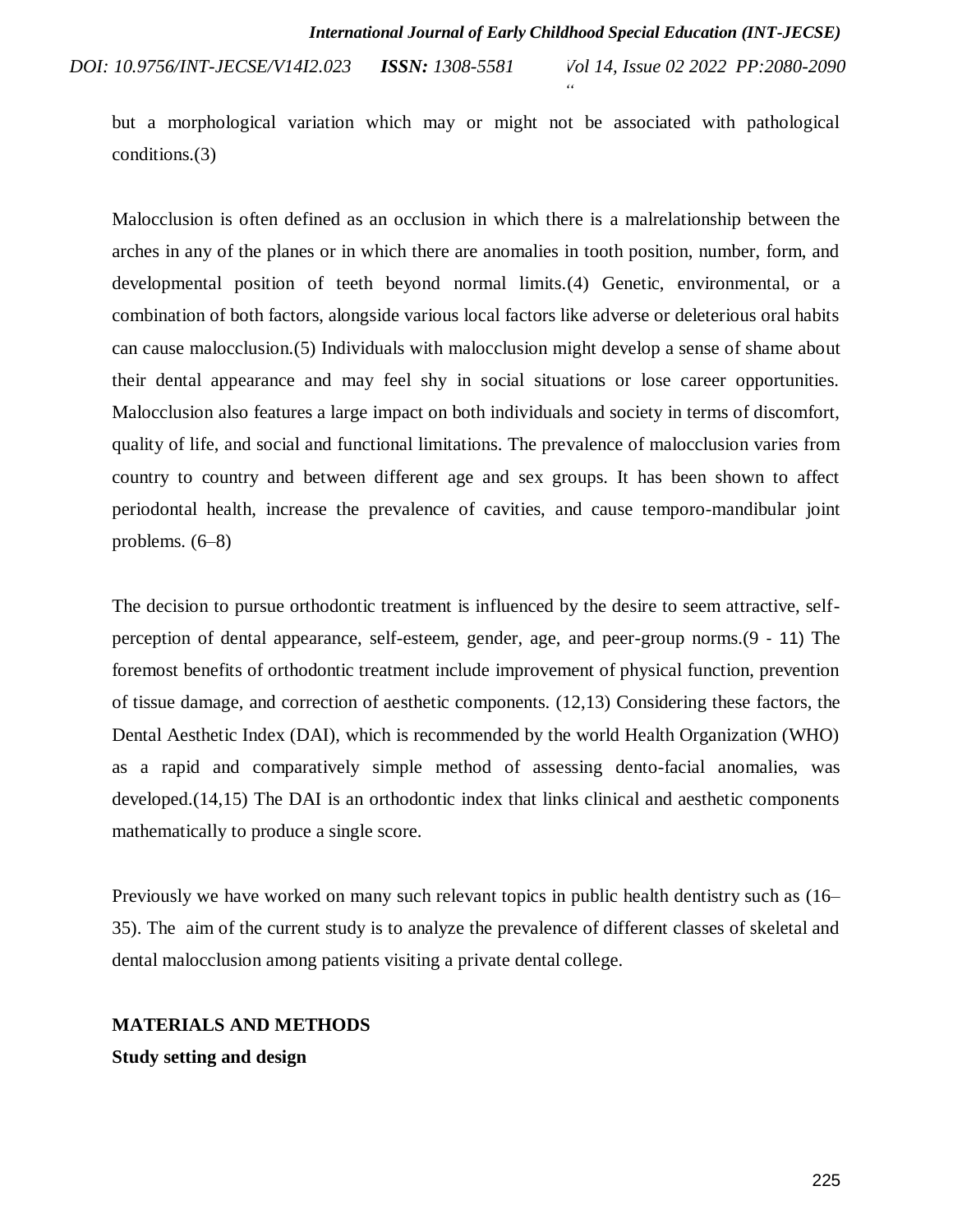*Vol 14, Issue 02 2022 PP:2080-2090 DOI: 10.9756/INT-JECSE/V14I2.023 ISSN: 1308-5581*

A retrospective study was conducted to analyze the prevalence of different types of skeletal and dental mal-occlusion in patients visiting a private dental college. The study was conducted using case reports of patients visiting the author's University hospital.

#### **Sample selection and criteria**

This retrospective study was employed by reviewing all the records of patients who visited the University hospital from March 2020 to March 2021. A total of 38324 records with signed informed consent were sorted. Efforts were made that all the retrieved case records had all the information needed for the study with no duplicates with the help of an external reviewer.

#### **Ethical approval:**

Prior permission to utilize the data was obtained from the University and ethical board number for the current study was obtained from the university.

### **Data collection:**

Data on age, gender, type of skeletal and dental malocclusion was collected and tabulated in Microsoft Excel and imported to SPSS statistical analysis of version 23.0. The age of the patients in the case records was categorized for the convenience of statistical analysis such as 15 to 30 years and 31 to 40 years.

### **Statistical analysis:**

The collected data was analyzed using Statistical Package for Social Sciences (SPSS) version 23.0. Descriptive statistics were used to present the prevalence of various classes of skeletal and dental malocclusion and a chi-square association test was done to find the association between various skeletal and dental malocclusion with age and gender. A statistical significance p value <0.05 was considered.

### **RESULTS :**

From the statistical analysis done using SPSS by IBM, it can be well documented that the most commonly observed skeletal relationship was orthognathism of both jaws equally (91.1%) when compared to other skeletal mal-occlusions. P value is 0.00 (less than 0.05) and is statistically significant (Figure 1). The most common age group in which the orthognathism of both jaws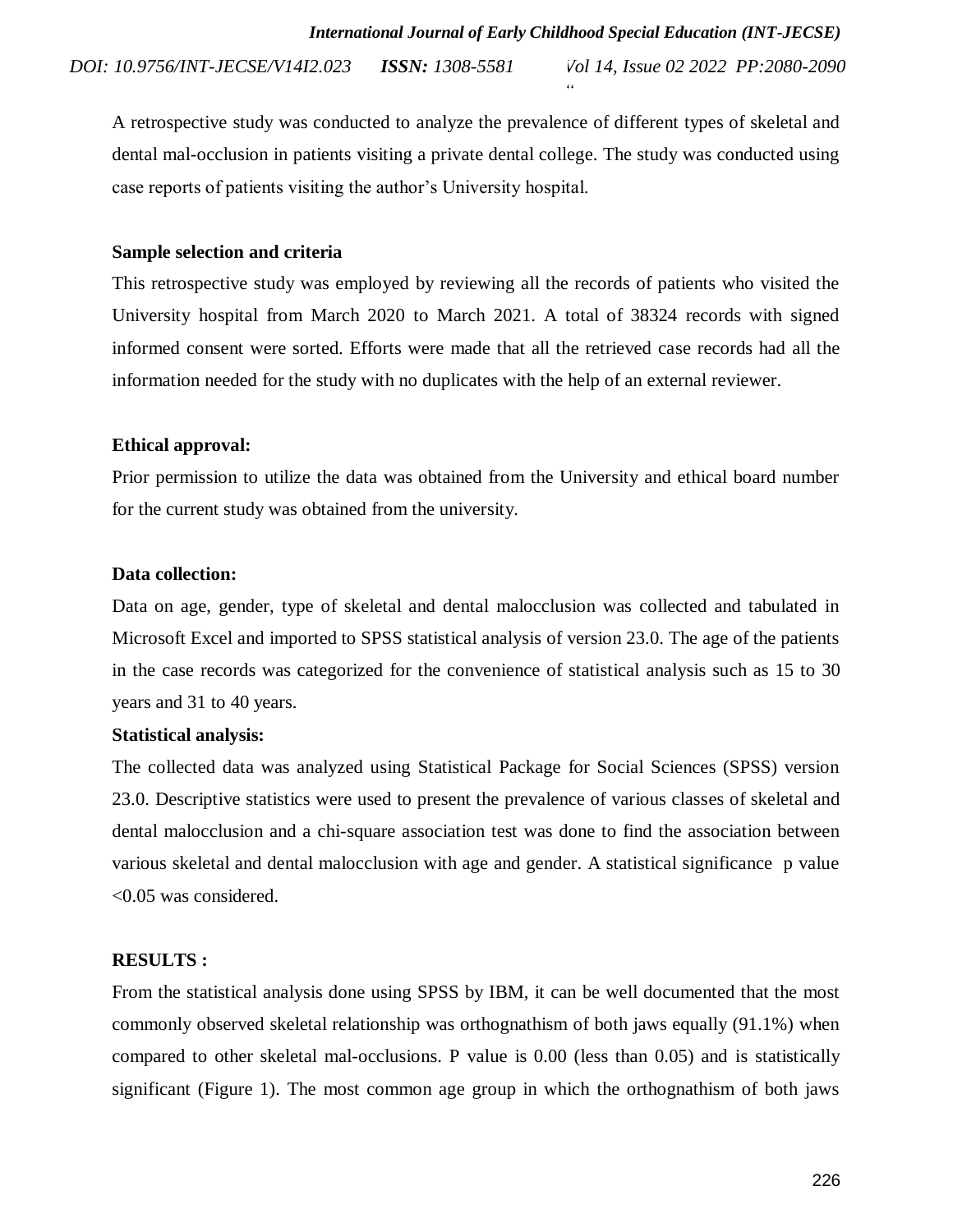*Vol 14, Issue 02 2022 PP:2080-2090 DOI: 10.9756/INT-JECSE/V14I2.023 ISSN: 1308-5581*

were commonly seen was between 15 to 30 years (63.3%), with p value less than 0.05 showing statistical significance (Figure 2). Orthognathism of jaws tends to show female predilection (51.3%) when compared to males (39.7%) with a significant p value (Figure 3). With regard to dental mal-occlusion class I molar relationship was the most commonly observed dental molar relationship (95.5%) and class III was the least observed dental mal-occlusion (1%). P value was less than 0.05 showing statistical significance (Figure 4). On correlating the age with the type of dental malocclusion seen, class I mal-occlusion was most commonly seen among the age group of 15 to 30 years (58.2%) with significant p value (Figure 5). Class I dental malocclusion showed higher predilection among males (54.2%) (Figure 6).



Figure 1: Bar graph showing the percentage of different types of skeletal malocclusion. They are represented in blue. The X axis shows the type of skeletal malocclusion and the Y axis shows the percentages of cases. Orthognathism of jaws was commonly observed with significant p value.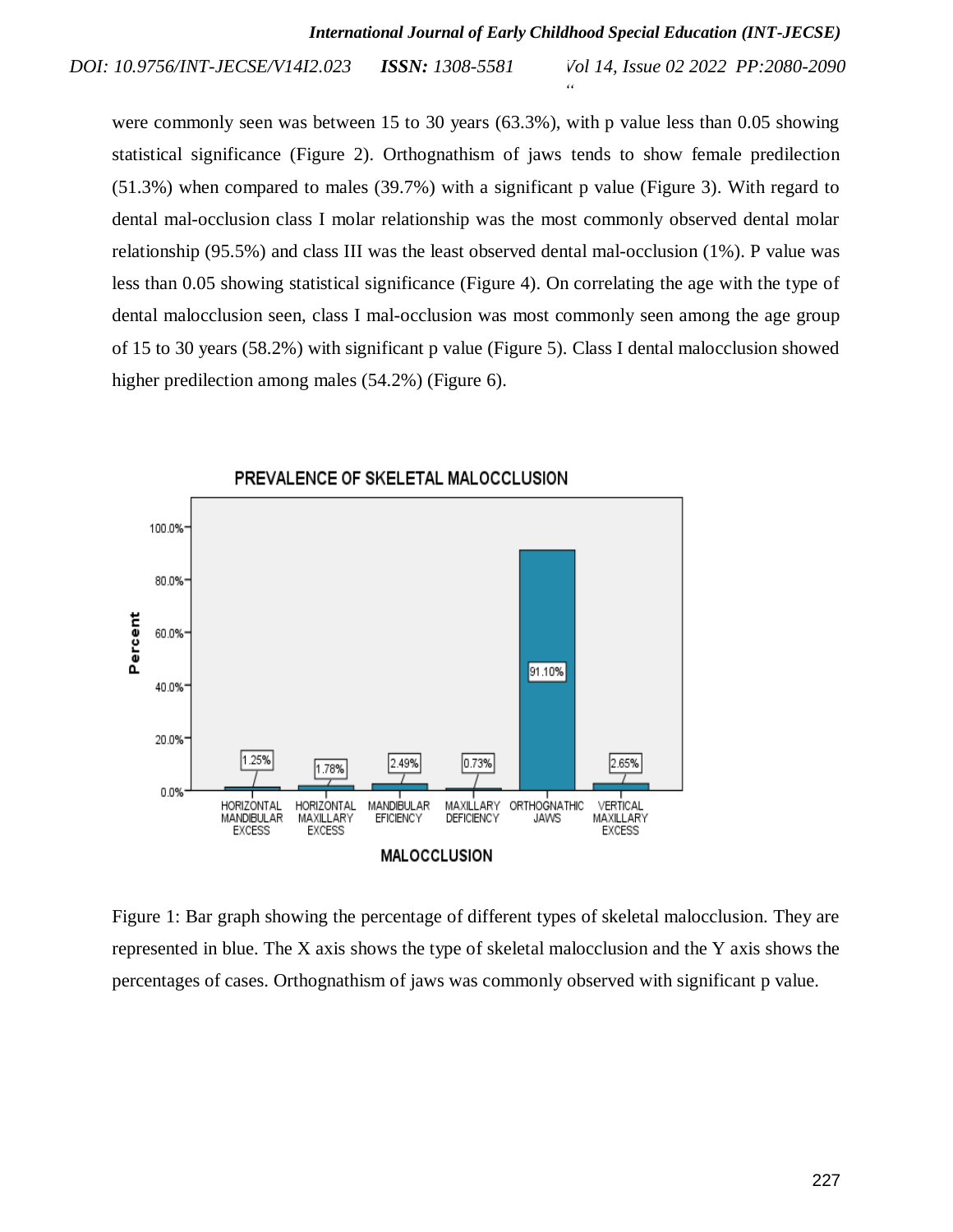

Figure 2: Bar graph showing the association between the age of the patient and the skeletal discrepancy, The X axis represents the age of the patients and the Y axis total percentage of cases. Orthognathism of jaws was more observed among the patient's age group of 15 to 30 years. (Pearson Chi-Square Value: 68.1 ; p=0.000, hence shows statistical significance.)



Figure 3: Bar graph showing the association between the gender of the patient and the skeletal discrepancy, The X axis represents the gender of the patients and the Y axis shows the total percentage of cases. Orthognathism of jaws was more observed among the female patients (Pearson Chi-Square Value:25.5 ;p=0.000, hence shows statistical significance.)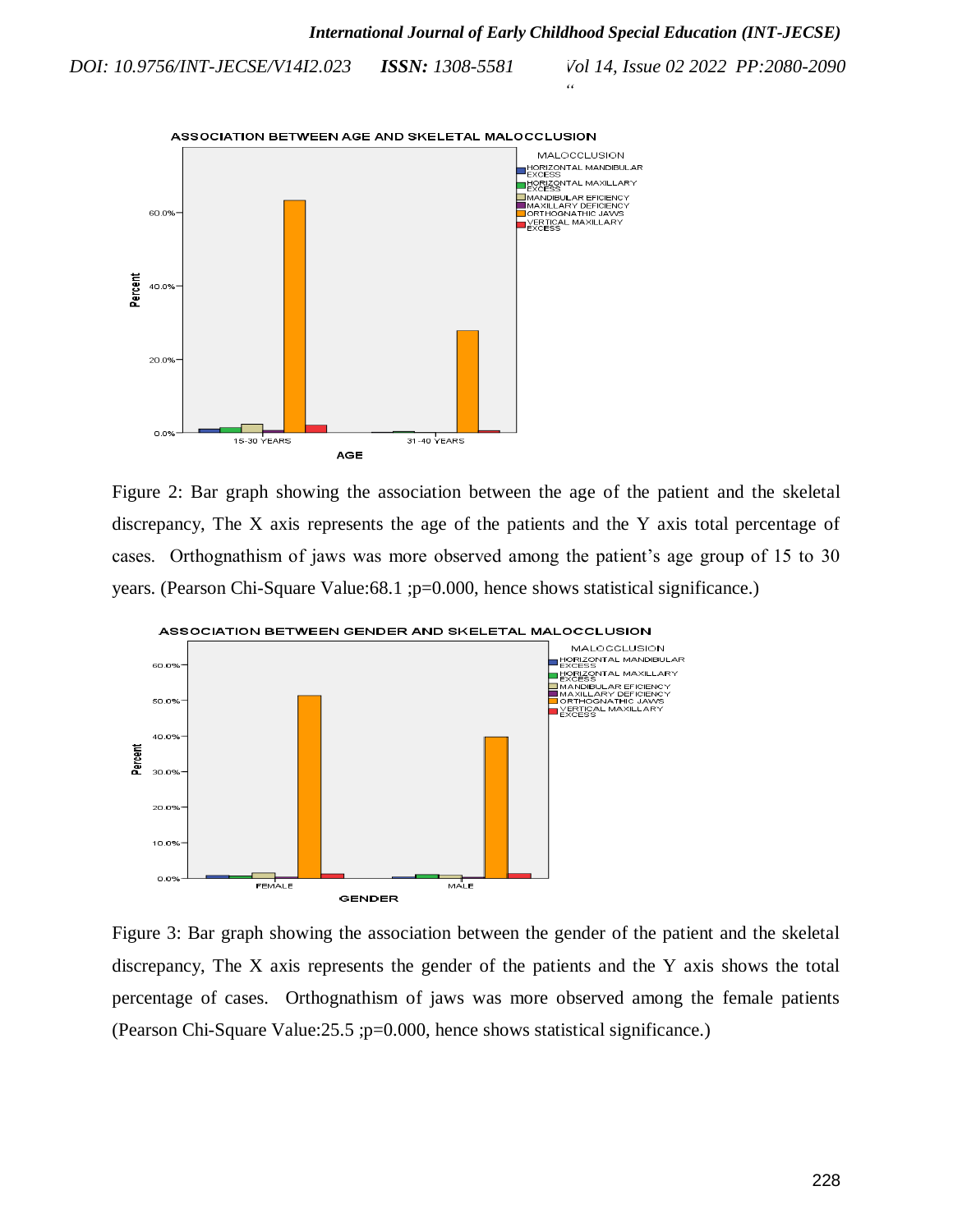*DOI: 10.9756/INT-JECSE/V14I2.023 ISSN: 1308-5581*

*Vol 14, Issue 02 2022 PP:2080-2090*



Figure 4: Bar graph showing the percentage of different types of dental malocclusion. They are represented in red. The X axis shows the type of dental malocclusion and the Y axis shows the percentages of cases. Angle's class 1 was commonly observed with significant p value.



Figure 5: Bar graph showing the association between the age of the patient and the dental discrepancy, The X axis represents the age of the patients and the Y axis shows the total percentage of cases. Class 1 was more observed among the patient's age group of 15 to 20 years. (Pearson Chi-Square Value:261.1;p=0.000, hence shows statistical significance.)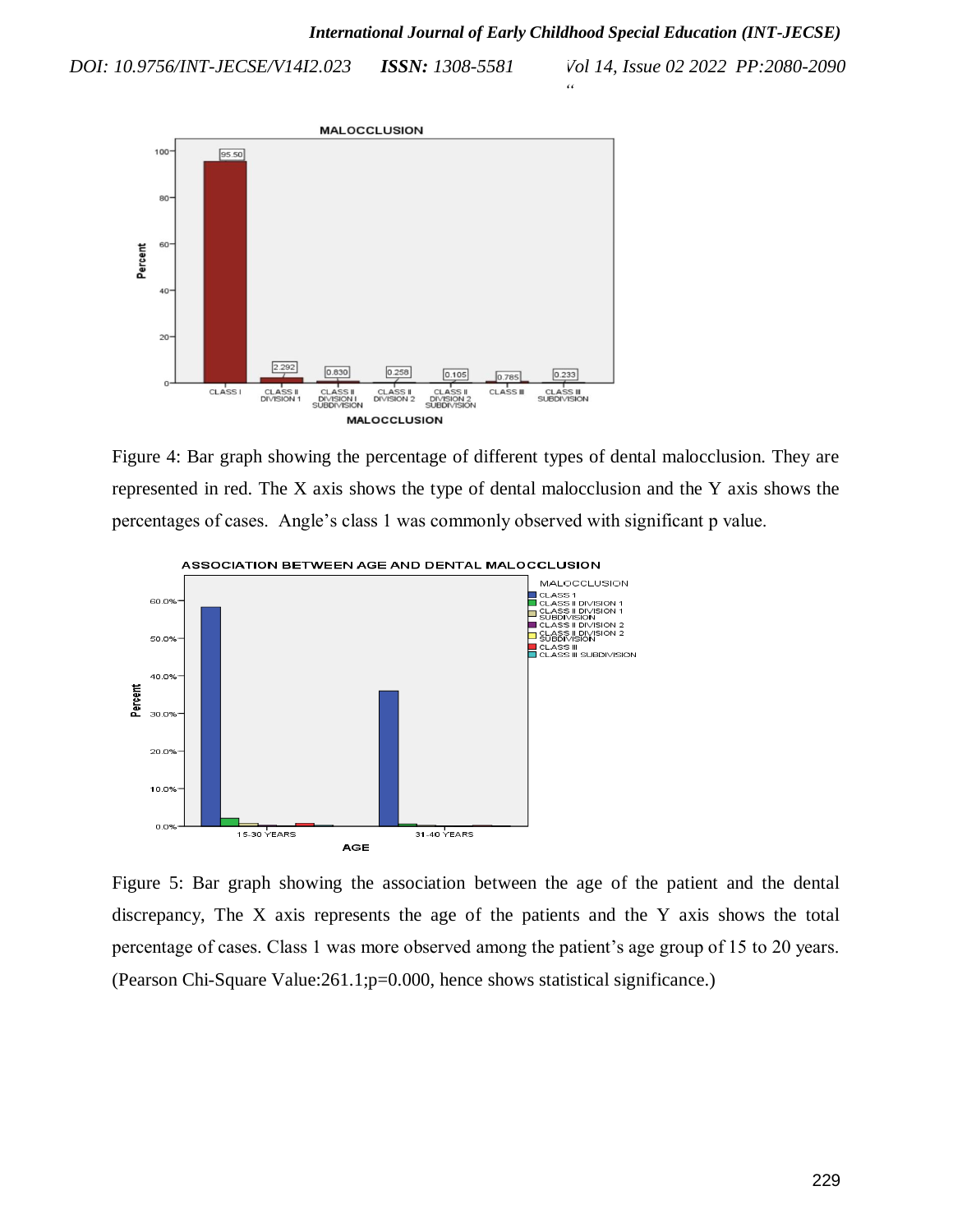*Vol 14, Issue 02 2022 PP:2080-2090 DOI: 10.9756/INT-JECSE/V14I2.023 ISSN: 1308-5581*



Figure 6: Bar graph showing the association between the gender of the patient and the dental discrepancy, The X axis represents the gender of the patients and the Y axis shows the total percentage of cases. Class 1 dental malocclusion had no specific gender predilection. (Pearson Chi-Square Value:35.3 ;p=0.000, hence shows statistical significance).

#### **DISCUSSIONS:**

On commenting about skeletal malocclusion, orthognathism of both maxillary and mandibular units were commonly observed among all age groups and genders (91.1%). Of all the patients considered, 91.1% of them showed orthognathism of both maxilla and mandible, 2.65% of them showed vertical maxillary excess, 0.73% of them showed maxillary deficiency, 2.49% of them showed mandibular deficiency, 1.78% of them showed horizontal maxillary excess and 1.25% of them showed horizontal mandibular excess. Orthognathism of both jaws were most commonly seen among the patients of age 15 to 30 years and most commonly seen among females (51.3%) when compared to males (39.7%). Orthognathism refers to straight-jawed; having the profile of the face vertical or nearly so; having a gnathic index below 98. [\(36\)](https://paperpile.com/c/4Y1Qy5/V4N7)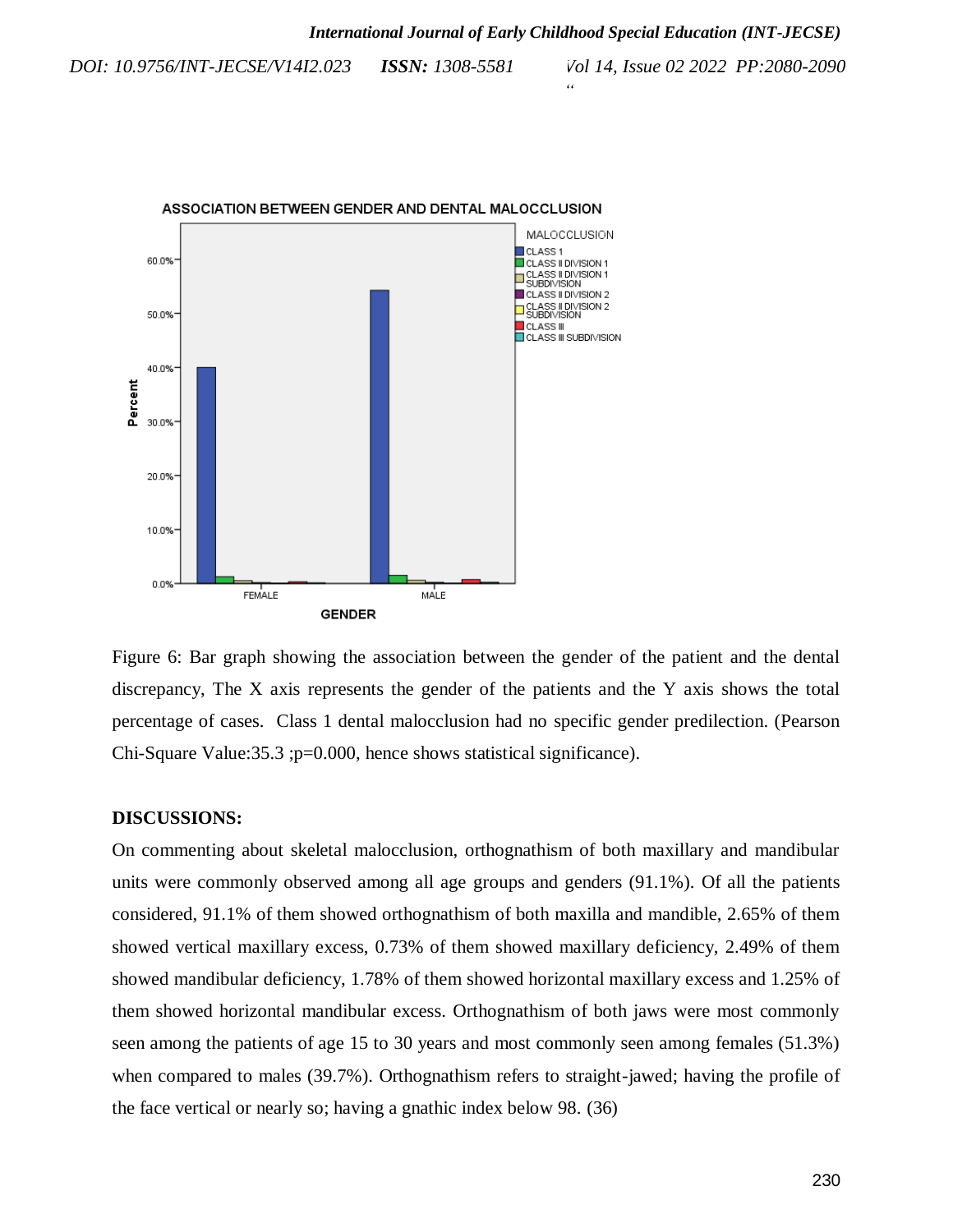*Vol 14, Issue 02 2022 PP:2080-2090 DOI: 10.9756/INT-JECSE/V14I2.023 ISSN: 1308-5581*

With regard to the prevalence of dental malocclusion, class I dental malocclusion was seen in 95.5% of the cases. The results of this study were similar to the one conducted by Ansai et al, in 1993, who had stated class 1 mal-occlusion to be more commonly encountered on clinical examination[.\(37\)](https://paperpile.com/c/4Y1Qy5/EEqz) The results of the current study was in concordance to the one conducted by Hasan et al., in 2020 who stated Angle's Class I malocclusion to be commonly found with 60.9 % followed by 28.8 % Angle's class II and 10.3 % Angle's class III[.\(38\)](https://paperpile.com/c/4Y1Qy5/98VM) Several methods of classifying malocclusions have been described: the one which has gained most widespread use is that of Angle (1898). Angle defined three classes of malocclusion based on the antero-posterior relationship of the upper and lower buccal segments. Class I in which there is a normal anteroposterior relationship; Class II in which the mandibular buccal segments are distal to those of the maxilla and Class III in which they are mesial. Class II malocclusions are further divided into two categories: division 1 in which there is an excessive overjet; and division 2 in which the upper central incisors are retro- clined, the overbite is greater than normal and the overjet normal[.\(39\)](https://paperpile.com/c/4Y1Qy5/iKjg)

On comparing the age with the type of mal-occlusion, class 1 was most commonly seen among patients of all ages, but more commonly seen in patients between the age of 15 to 30 years (58.2%) with p value less than 0.05 showing statistical significance. This indicates the permanent growth face achieved and treatment and diagnosis not made at the earliest. Class 1 dental malocclusion had male predilection (54.2%). It is thus very important to identify the condition at an earlier phase of growth spurt and to correct them at the earliest. It is vital to select the right Orthodontic appliance for better aesthetic and functional restoration. The selection of appliances is based on various factors such as growth potential, type of tooth movement and oral hygiene. Growing patients who exhibit skeletal mal-occlusion should be treated with appliances that modulate growth so that the existing skeletal discrepancy is solved or at least is not worsened. Removable orthodontic appliances can be used in patients requiring simple tipping movement. Whenever bodily tooth movements are required, fixed orthodontic therapy is required. Yet, fixed appliances can pose a great risk of plaque accumulation, decalcification, caries etc., hence care should be taken to maintain proper oral health. Class II dental malocclusions are corrected by growth modification, camouflage or through surgical correction. Class III dental malocclusion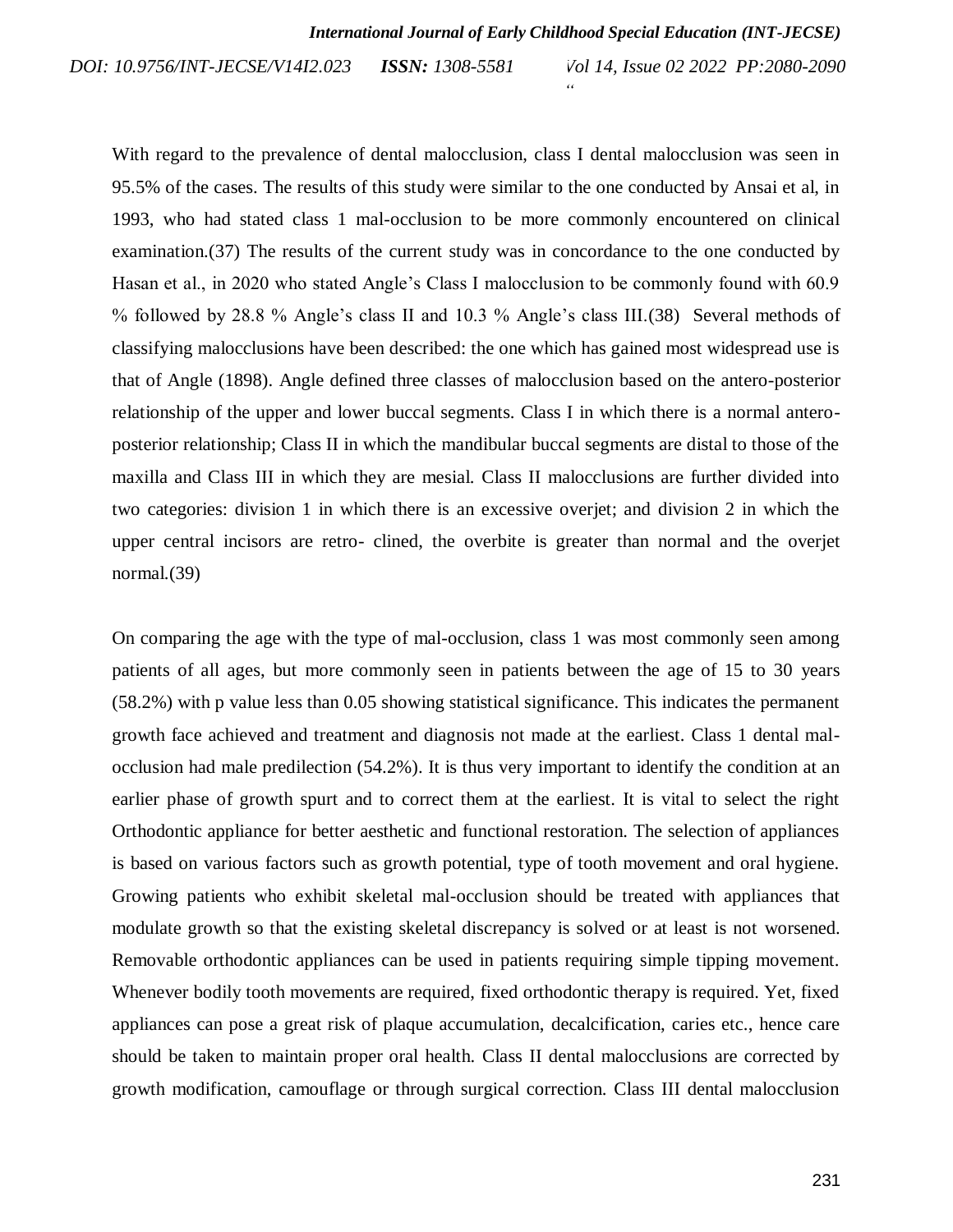*Vol 14, Issue 02 2022 PP:2080-2090 DOI: 10.9756/INT-JECSE/V14I2.023 ISSN: 1308-5581*

can be corrected during growth phase using myofunctional appliances, chin cup therapy and face mask therapy and can also be corrected using fixed appliances. [\(40,41\)](https://paperpile.com/c/4Y1Qy5/VD1n+dQxN)

Limitations of this study include Geographic limitation as predominantly South Indian population were only considered, and was a Unicentric study with few Incomplete and unclear data. The Future scope of this study will yield a better and more accurate result when different ethnic populations are considered.

#### **CONCLUSION:**

Within the limitations of the present study, orthognathism of jaws was the most commonly seen skeletal mal- occlusion and Angel's class 1 molar relationship was the most commonly observed Dental malocclusion. With regard to the age and gender association with orthognathism, patients of age 21 to 40 years primarily females possessed orthognathism of both jaws and class 1 dental malocclusion was commonly seen in patients of age 21 to 60 years with no specific sex prediliction. Thus, as a clinician, it is important to determine and devise a better treatment plan to correct the growing Skeletal and dental discrepancy.

#### **AUTHOR CONTRIBUTIONS**

Author 1: Akshaya K, carried out the study by collecting data and drafted the manuscript after performing the necessary statistical analysis and in the preparation of the manuscript.

Author 2: ArthiBalasubramaniam, aided in conception of the topic, designing the study and supervision of the study, correction and final approval of the manuscript.

#### **ACKNOWLEDGEMENT**

We take immense pleasure to thank Saveetha Dental college and hospital, Chennai for giving us permission to conduct the study.

#### **CONFLICTS OF INTEREST**

None declared

#### **FUNDING**

The present project is sponsored by Saveetha Institute of Medical and Technical Sciences, Saveetha Dental College and Hospitals, Saveetha University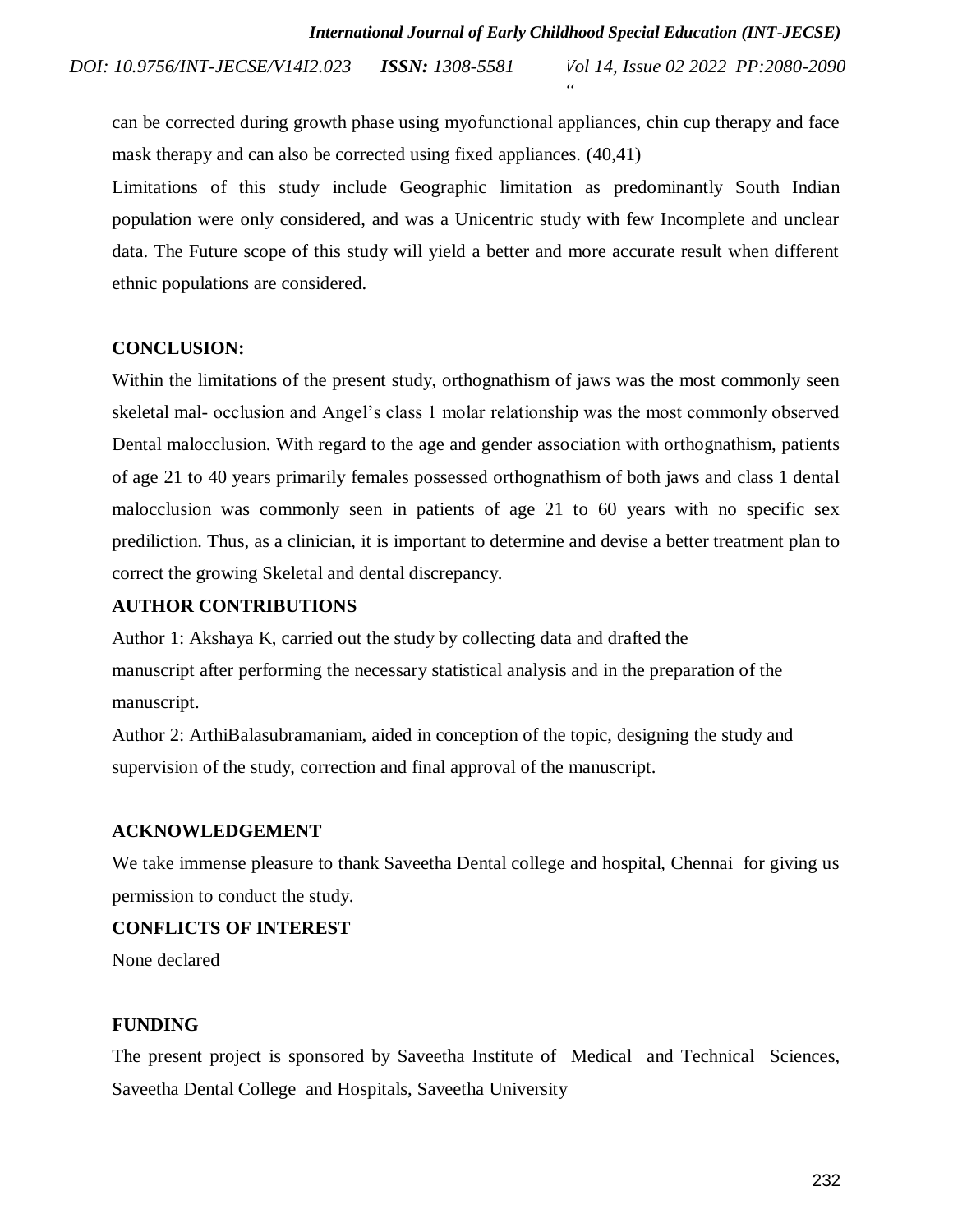*Vol 14, Issue 02 2022 PP:2080-2090 DOI: 10.9756/INT-JECSE/V14I2.023 ISSN: 1308-5581*

# **REFERENCES:**

- 1. [Shaw WC. Factors influencing the desire for orthodontic treatment. Eur J Orthod.](http://paperpile.com/b/4Y1Qy5/V1eE)  [1981;3\(3\):151–62.](http://paperpile.com/b/4Y1Qy5/V1eE)
- 2. [Gray MM, Bradnock G, Gray HL. An Analysis of the Qualitative Factors which Influence](http://paperpile.com/b/4Y1Qy5/ZKmG)  [\[Internet\]. Vol. os7, Primary Dental Care. 2000. p. 157–61. Available from:](http://paperpile.com/b/4Y1Qy5/ZKmG)  [http://dx.doi.org/10.1308/135576100322578924](http://paperpile.com/b/4Y1Qy5/ZKmG)
- 3. [Onyeaso CO, Sanu OO. Perception of personal dental appearance in Nigerian adolescents.](http://paperpile.com/b/4Y1Qy5/JbWB)  [Am J Orthod Dentofacial Orthop. 2005 Jun;127\(6\):700–6.](http://paperpile.com/b/4Y1Qy5/JbWB)
- 4. [Walther DP, Houston WJB. Walther's Orthodontic Notes. Butterworth-Heinemann; 1983.](http://paperpile.com/b/4Y1Qy5/ua21)  [218 p.](http://paperpile.com/b/4Y1Qy5/ua21)
- 5. [Cawley RH. An Introduction to Psychopathology. By D. Russell Davis. 2nd ed. London:](http://paperpile.com/b/4Y1Qy5/CtJc)  [Oxford University Press. 1966. Pp. 158. Price 16s \[Internet\]. Vol. 113, British Journal of](http://paperpile.com/b/4Y1Qy5/CtJc)  [Psychiatry. 1967. p. 451–2. Available from: http://dx.doi.org/10.1192/bjp.113.497.451-a](http://paperpile.com/b/4Y1Qy5/CtJc)
- 6. [Inglehart MR, Bagramian R. Oral Health-related Quality of Life. Quintessence Publishing](http://paperpile.com/b/4Y1Qy5/8ofs)  [Company; 2002. 208 p.](http://paperpile.com/b/4Y1Qy5/8ofs)
- 7. [Shivakumar KM, Chandu GN, Subba Reddy VV, ShafiullaMD. Prevalence of malocclusion](http://paperpile.com/b/4Y1Qy5/XCzT)  [and orthodontic treatment needs among middle and high school children of Davangere city,](http://paperpile.com/b/4Y1Qy5/XCzT)  [India by using Dental Aesthetic Index. J Indian Soc PedodPrev Dent. 2009 Oct;27\(4\):211–](http://paperpile.com/b/4Y1Qy5/XCzT) [8.](http://paperpile.com/b/4Y1Qy5/XCzT)
- 8. [Abu Alhaija ESJ, Al-Nimri KS, Al-Khateeb SN. Self-perception of malocclusion among](http://paperpile.com/b/4Y1Qy5/oLid)  [north Jordanian school children. Eur J Orthod. 2005 Jun;27\(3\):292–5.](http://paperpile.com/b/4Y1Qy5/oLid)
- 9. [Soh J, Sandham A, Chan YH. Malocclusion severity in Asian men in relation to](http://paperpile.com/b/4Y1Qy5/qAY7)  [malocclusion type and orthodontic treatment need \[Internet\]. Vol. 128, American Journal of](http://paperpile.com/b/4Y1Qy5/qAY7)  [Orthodontics and Dentofacial Orthopedics. 2005. p. 648–52. Available from:](http://paperpile.com/b/4Y1Qy5/qAY7)  [http://dx.doi.org/10.1016/j.ajodo.2005.05.045](http://paperpile.com/b/4Y1Qy5/qAY7)
- 10. [Varma RB, Jayanthi M, Mahesh Kumar P, Joseph T. Oral health status of 5 years and 12](http://paperpile.com/b/4Y1Qy5/gNqc)  years school going children in Chennai city - [An epidemiological study \[Internet\]. Vol. 23,](http://paperpile.com/b/4Y1Qy5/gNqc)  [Journal of Indian Society of Pedodontics and Preventive Dentistry. 2005. p. 17. Available](http://paperpile.com/b/4Y1Qy5/gNqc)  [from: http://dx.doi.org/10.4103/0970-4388.16021](http://paperpile.com/b/4Y1Qy5/gNqc)
- 11. [Kharbanda. Orthodontics: Diagnosis and Management of Malocclusion and Dentofacial](http://paperpile.com/b/4Y1Qy5/0b9C)  [Deformities. Elsevier India; 2009. 550 p.](http://paperpile.com/b/4Y1Qy5/0b9C)
- 12. van [der Linden FPGM, Boersma H. Diagnosis and Treatment Planning in Dentofacial](http://paperpile.com/b/4Y1Qy5/OCSP)  [Orthopedics. 1987. 336 p.](http://paperpile.com/b/4Y1Qy5/OCSP)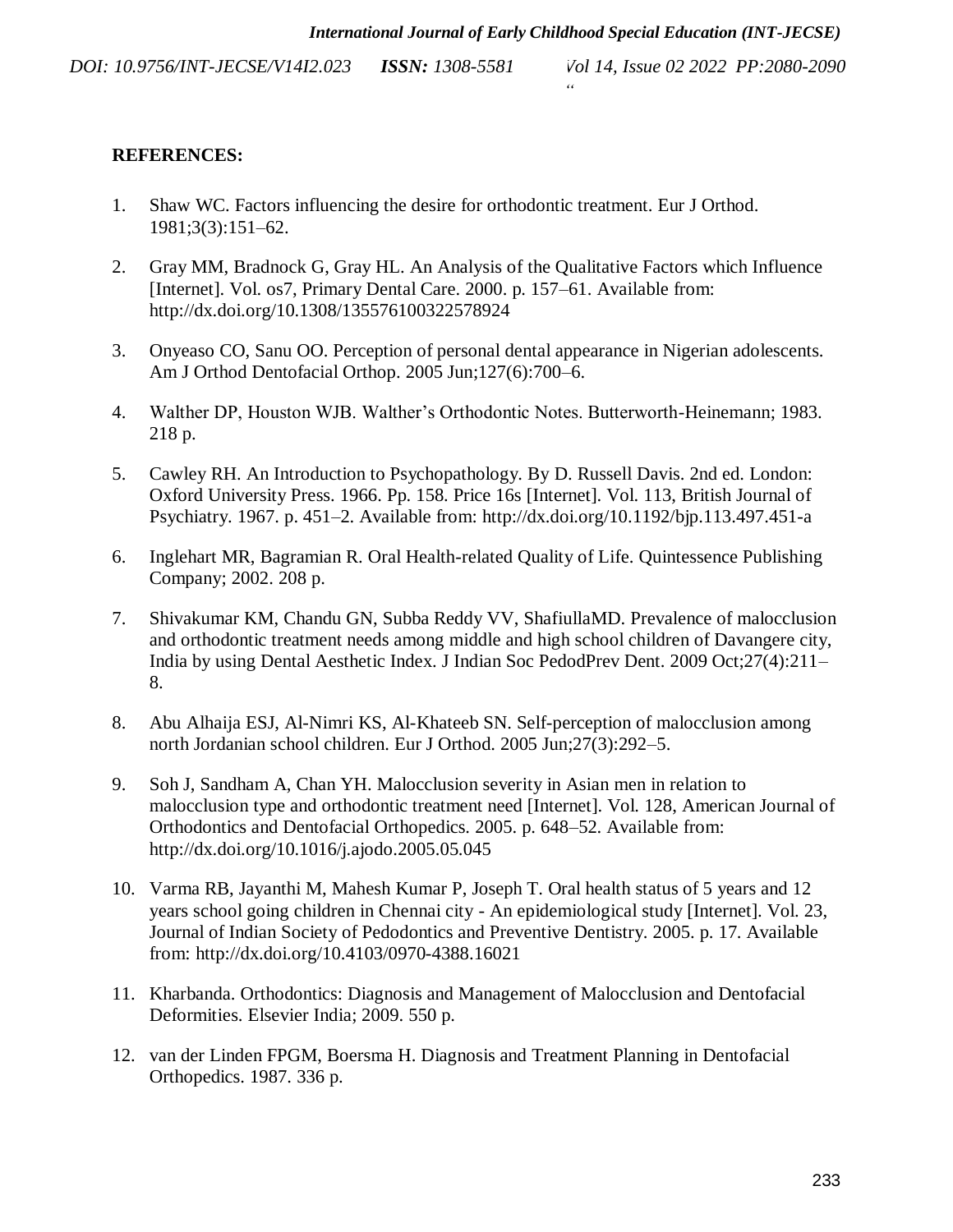- 13. [Salzmann JA. Orthodontics: Basic principles and practice \[Internet\]. Vol. 74, American](http://paperpile.com/b/4Y1Qy5/aPO6)  [Journal of Orthodontics. 1978. p. 103–4. Available from: http://dx.doi.org/10.1016/0002-](http://paperpile.com/b/4Y1Qy5/aPO6) 9416(78)90053-2
- 14. [Rashid A, El Feky H. Prevalence of Malocclusion using Angle classification within The](http://paperpile.com/b/4Y1Qy5/ciy2)  [Dental Students of Fayoum University, Egypt \(A Survey Study\) \[Internet\]. Vol. 65,](http://paperpile.com/b/4Y1Qy5/ciy2)  [Egyptian Dental Journal. 2019. p. 965–9. Available from:](http://paperpile.com/b/4Y1Qy5/ciy2)  [http://dx.doi.org/10.21608/edj.2015.71992](http://paperpile.com/b/4Y1Qy5/ciy2)
- 15. [1855-1930 Angle EH. Treatment of Malocclusion of the Teeth and Fractures of the](http://paperpile.com/b/4Y1Qy5/sEGG)  [Maxillae: Angle's System. Franklin Classics Trade Press; 2018. 332 p.](http://paperpile.com/b/4Y1Qy5/sEGG)
- 16. [Mathew MG, Samuel SR, Soni AJ, Roopa KB. Evaluation of adhesion of Streptococcus](http://paperpile.com/b/4Y1Qy5/qffJY)  [mutans, plaque accumulation on zirconia and stainless steel crowns, and surrounding](http://paperpile.com/b/4Y1Qy5/qffJY)  [gingival inflammation in primary molars: randomized controlled trial. Clin Oral Investig.](http://paperpile.com/b/4Y1Qy5/qffJY)  [2020 Sep;24\(9\):3275–80.](http://paperpile.com/b/4Y1Qy5/qffJY)
- 17. [Samuel SR. Can 5-year-olds sensibly self-report the impact of developmental enamel](http://paperpile.com/b/4Y1Qy5/b1nrW)  [defects on their quality of life? Int J Paediatr Dent. 2021 Mar;31\(2\):285–6.](http://paperpile.com/b/4Y1Qy5/b1nrW)
- 18. [Samuel SR, Kuduruthullah S, Khair AMB, Al Shayeb M, Elkaseh A, Varma SR, et al.](http://paperpile.com/b/4Y1Qy5/Qio1k)  [Impact of pain, psychological-distress, SARS-CoV2 fear on adults' OHRQOL during](http://paperpile.com/b/4Y1Qy5/Qio1k)  [COVID-19 pandemic. Saudi J Biol Sci. 2021 Jan;28\(1\):492–4.](http://paperpile.com/b/4Y1Qy5/Qio1k)
- 19. [Samuel SR, Kuduruthullah S, Khair AMB, Shayeb MA, Elkaseh A, Varma SR. Dental pain,](http://paperpile.com/b/4Y1Qy5/Qnz6m)  [parental SARS-CoV-2 fear and distress on quality of life of 2 to 6 year-old children during](http://paperpile.com/b/4Y1Qy5/Qnz6m)  [COVID-19. Int J Paediatr Dent. 2021 May;31\(3\):436–41.](http://paperpile.com/b/4Y1Qy5/Qnz6m)
- 20. [Samuel SR, Acharya S, Rao JC. School Interventions-based Prevention of Early-Childhood](http://paperpile.com/b/4Y1Qy5/rZiXa)  Caries among 3-5-year-old children [from very low socioeconomic status: Two-year](http://paperpile.com/b/4Y1Qy5/rZiXa)  [randomized trial. J Public Health Dent. 2020 Jan;80\(1\):51–60.](http://paperpile.com/b/4Y1Qy5/rZiXa)
- 21. [Vikneshan M, Saravanakumar R, Mangaiyarkarasi R, Rajeshkumar S, Samuel SR, Suganya](http://paperpile.com/b/4Y1Qy5/WnCGZ)  [M, et al. Algal biomass as a source for novel oral nano-antimicrobial agent. Saudi J Biol](http://paperpile.com/b/4Y1Qy5/WnCGZ)  [Sci. 2020 Dec;27\(12\):3753–8.](http://paperpile.com/b/4Y1Qy5/WnCGZ)
- 22. [Chellapa LR, Rajeshkumar S, Arumugham MI, Samuel SR. Biogenic Nanoselenium](http://paperpile.com/b/4Y1Qy5/bavy4)  [Synthesis and Evaluation of its antimicrobial, Antioxidant Activity and Toxicity.](http://paperpile.com/b/4Y1Qy5/bavy4)  [Bioinspired BiomimNanobiomaterials. 2020 Jul 23;1–6.](http://paperpile.com/b/4Y1Qy5/bavy4)
- 23. [Samuel SR, Mathew MG, Suresh SG, Varma SR, Elsubeihi ES, Arshad F, et al. Pediatric](http://paperpile.com/b/4Y1Qy5/7qHzU)  [dental emergency management and parental treatment preferences during COVID-19](http://paperpile.com/b/4Y1Qy5/7qHzU)  [pandemic as compared to 2019. Saudi J Biol Sci. 2021 Apr;28\(4\):2591–7.](http://paperpile.com/b/4Y1Qy5/7qHzU)
- 24. [Barma MD, Muthupandiyan I, Samuel SR, Amaechi BT. Inhibition of Streptococcus](http://paperpile.com/b/4Y1Qy5/KCRCu)  [mutans, antioxidant property and cytotoxicity of novel nano-zinc oxide varnish. Arch Oral](http://paperpile.com/b/4Y1Qy5/KCRCu)  [Biol. 2021 Jun;126:105132.](http://paperpile.com/b/4Y1Qy5/KCRCu)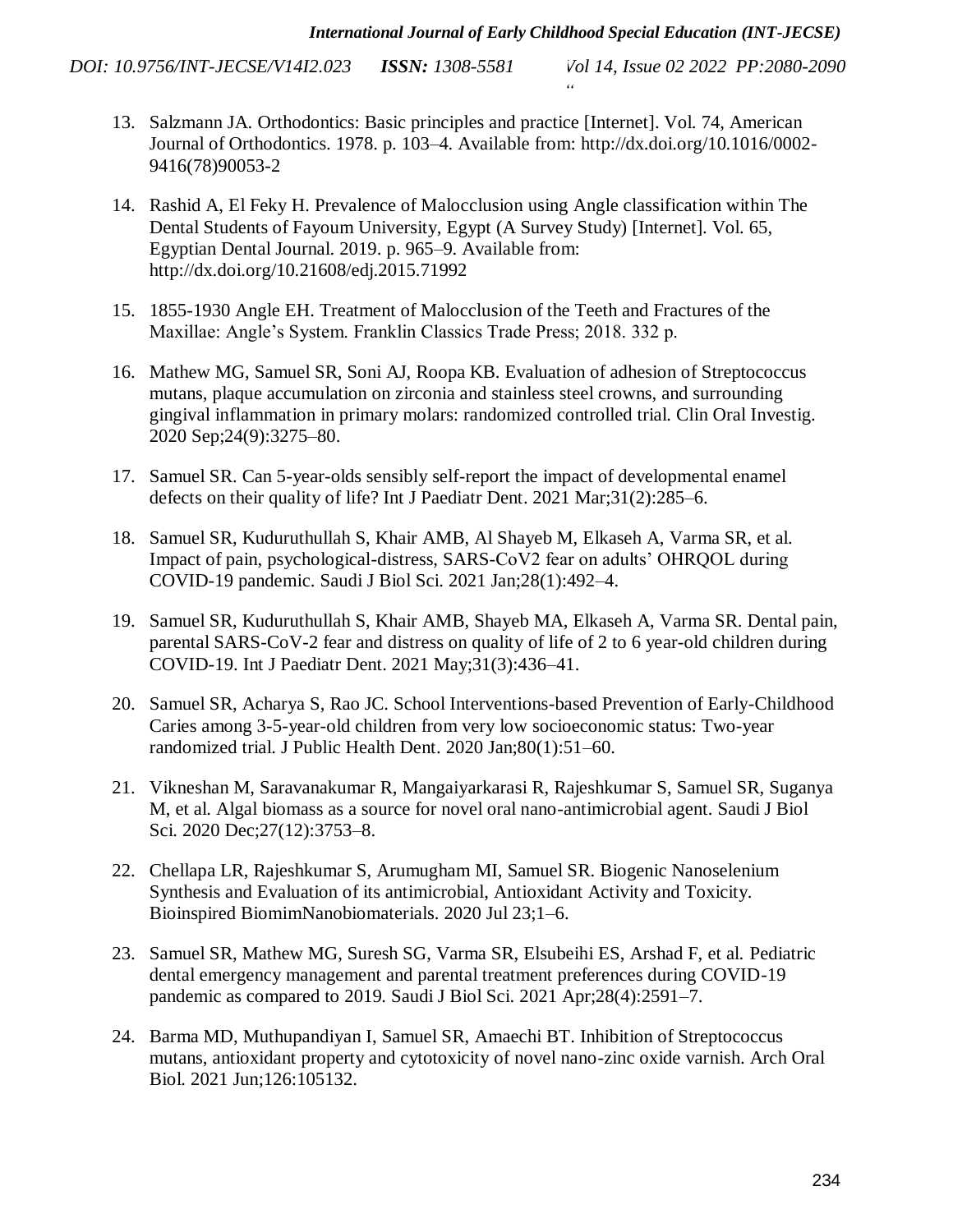- 25. [Muthukrishnan L. Nanotechnology for cleaner leather production: a review. Environ Chem](http://paperpile.com/b/4Y1Qy5/0AfQk)  [Lett. 2021 Jun 1;19\(3\):2527–49.](http://paperpile.com/b/4Y1Qy5/0AfQk)
- 26. [Muthukrishnan L. Multidrug resistant tuberculosis -](http://paperpile.com/b/4Y1Qy5/Uto27) Diagnostic challenges and its conquering by nanotechnology approach - [An overview. Chem Biol Interact. 2021 Mar](http://paperpile.com/b/4Y1Qy5/Uto27)  [1;337:109397.](http://paperpile.com/b/4Y1Qy5/Uto27)
- 27. [Sekar D, Auxzilia PK. Letter to the Editor: H19 Promotes HCC Bone Metastasis by](http://paperpile.com/b/4Y1Qy5/TvQJM)  [Reducing Osteoprotegerin Expression in a PPP1CA/p38MAPK](http://paperpile.com/b/4Y1Qy5/TvQJM)‐ Dependent Manner and Sponging miR‐ 200b‐ [3p \[Internet\]. Hepatology. 2021. Available from:](http://paperpile.com/b/4Y1Qy5/TvQJM)  [http://dx.doi.org/10.1002/hep.31719](http://paperpile.com/b/4Y1Qy5/TvQJM)
- 28. GowhariShabgah A, Amir A, [Gardanova ZR, OlegovnaZekiy A, Thangavelu L, Ebrahimi](http://paperpile.com/b/4Y1Qy5/DhzEZ)  [Nik M, et al. Interleukin-25: New perspective and state-of-the-art in cancer prognosis and](http://paperpile.com/b/4Y1Qy5/DhzEZ)  [treatment approaches. Cancer Med. 2021 Aug;10\(15\):5191–202.](http://paperpile.com/b/4Y1Qy5/DhzEZ)
- 29. [Kamala K, Sivaperumal P, Paray BA, Al-Sadoon MK. Author response for "Identification](http://paperpile.com/b/4Y1Qy5/6yKdn)  [of haloarchaea during fermentation of Sardinella longiceps for being the starter culture to](http://paperpile.com/b/4Y1Qy5/6yKdn)  [accelerate fish sauce production" \[Internet\]. Wiley; 2021. Available from:](http://paperpile.com/b/4Y1Qy5/6yKdn)  [https://publons.com/publon/47375106](http://paperpile.com/b/4Y1Qy5/6yKdn)
- 30. [Ezhilarasan D, Lakshmi T, Subha M, Deepak Nallasamy V, Raghunandhakumar S. The](http://paperpile.com/b/4Y1Qy5/3M6NT)  ambiguous role of sirtuins [in head and neck squamous cell carcinoma. Oral Dis \[Internet\].](http://paperpile.com/b/4Y1Qy5/3M6NT)  [2021 Feb 11; Available from: http://dx.doi.org/10.1111/odi.13798](http://paperpile.com/b/4Y1Qy5/3M6NT)
- 31. [Sridharan G, Ramani P, Patankar S, Vijayaraghavan R. Evaluation of salivary](http://paperpile.com/b/4Y1Qy5/GZTNl)  [metabolomics in oral leukoplakia and oral squamous cell carcinoma. J Oral Pathol Med.](http://paperpile.com/b/4Y1Qy5/GZTNl)  [2019 Apr;48\(4\):299–306.](http://paperpile.com/b/4Y1Qy5/GZTNl)
- 32. [R H, Hannah R, Ramani P, Ramanathan A, Jancy MR, Gheena S, et al. CYP2 C9](http://paperpile.com/b/4Y1Qy5/WxwJU)  [polymorphism among patients with oral squamous cell carcinoma and its role in altering the](http://paperpile.com/b/4Y1Qy5/WxwJU)  [metabolism of benzo\[a\]pyrene \[Internet\]. Vol. 130, Oral Surgery, Oral Medicine, Oral](http://paperpile.com/b/4Y1Qy5/WxwJU)  [Pathology and Oral Radiology. 2020. p. 306–12. Available from:](http://paperpile.com/b/4Y1Qy5/WxwJU)  [http://dx.doi.org/10.1016/j.oooo.2020.06.021](http://paperpile.com/b/4Y1Qy5/WxwJU)
- 33. [J PC, Pradeep CJ, Marimuthu T, Krithika C, Devadoss P, Kumar SM. Prevalence and](http://paperpile.com/b/4Y1Qy5/RHEF0)  [measurement of anterior loop of the mandibular canal using CBCT: A cross sectional study](http://paperpile.com/b/4Y1Qy5/RHEF0)  [\[Internet\]. Vol. 20, Clinical Implant Dentistry and Related Research. 2018. p. 531–4.](http://paperpile.com/b/4Y1Qy5/RHEF0)  [Available from: http://dx.doi.org/10.1111/cid.12609](http://paperpile.com/b/4Y1Qy5/RHEF0)
- 34. [Wahab PUA, Abdul Wahab PU, Madhulaxmi M, Senthilnathan P, Muthusekhar MR, Vohra](http://paperpile.com/b/4Y1Qy5/vOlBO)  [Y, et al. Scalpel Versus Diathermy in Wound Healing After Mucosal Incisions: A Split-](http://paperpile.com/b/4Y1Qy5/vOlBO)[Mouth Study \[Internet\]. Vol. 76, Journal of Oral and Maxillofacial Surgery. 2018. p. 1160–](http://paperpile.com/b/4Y1Qy5/vOlBO) [4. Available from: http://dx.doi.org/10.1016/j.joms.2017.12.020](http://paperpile.com/b/4Y1Qy5/vOlBO)
- 35. [Mudigonda SK, Murugan S, Velavan K, Thulasiraman S, Krishna Kumar Raja VB.](http://paperpile.com/b/4Y1Qy5/igI6o) Non[suturing microvascular anastomosis in maxillofacial reconstruction-](http://paperpile.com/b/4Y1Qy5/igI6o) a comparative study. [Journal of Cranio-Maxillofacial Surgery. 2020 Jun 1;48\(6\):599–606.](http://paperpile.com/b/4Y1Qy5/igI6o)